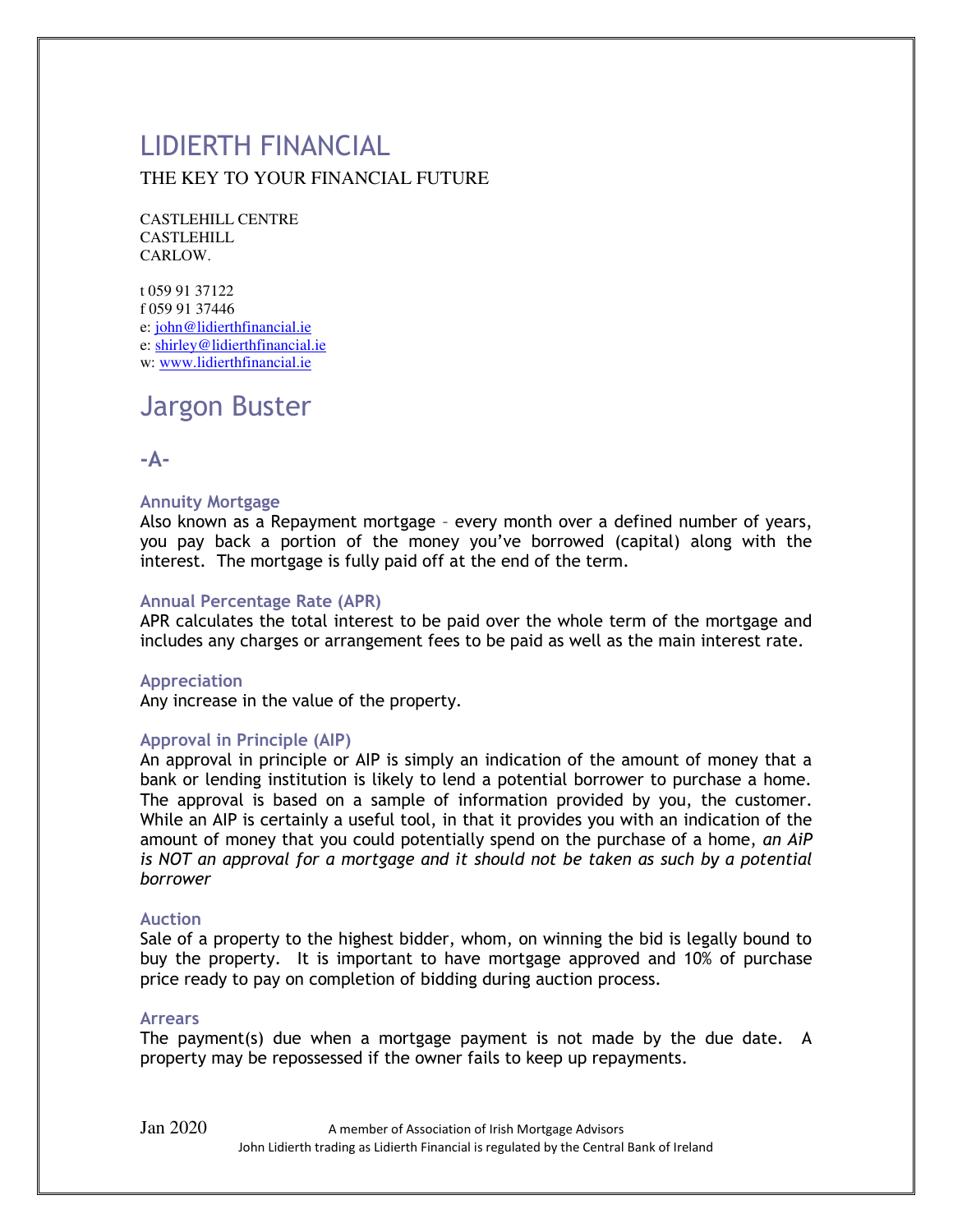### **Bridging Loan**

This is a temporary loan used to provide finance when you are purchasing a house and the sale of your current property is not complete. It is repaid from the sale proceeds of the existing property. Bridging loans are very uncommon nowadays and can be difficult to negotiate with a bank.

#### **Building Survey**

This is a survey carried out on a property outlining in great detail the physical condition of the property. It is highly recommended that anyone thinking of purchasing a home should get a building survey carried out by a qualified professional(eg an Engineer or Architect).

#### **Buildings Insurance**

This is an insurance policy to pay the costs of repair to or rebuilding of the property in the event of fire, flood, storms etc. Buildings insurance must be in place in order to draw down a mortgage.

#### **But to Let (BTL) – See RIP**

An investment property purchased to rent out rather than live in.

# **-C-**

#### **Consumer Credit Act (CCA)**

The Act which defines how personal loans may be advertised, and what rules need to be followed by loan providers in the presentation of loan features such as the interest rate and typical APR that are applicable. The Act also covers the information that needs to be available to the consumer such as product terms and conditions.

#### **Capital**

Also known as the Principal – the original amount of money borrowed on which interest is calculated.

#### **Capital Gains Tax**

CGT in general is tax placed on any increase on the value of an asset from the time you bought until the time you sold it. A gain on the disposal of a principal private residence including grounds of up to one acre is exempt, provided the house had been occupied by the individual as his/her only or main residence during the individual's period of ownership.

#### **Collateral**

Your home, property or some other asset used as security for a loan.

#### **Completion**

This is when all legal transactions have taken place and the ownership of the property is legally passed to the buyer.

#### **-B-**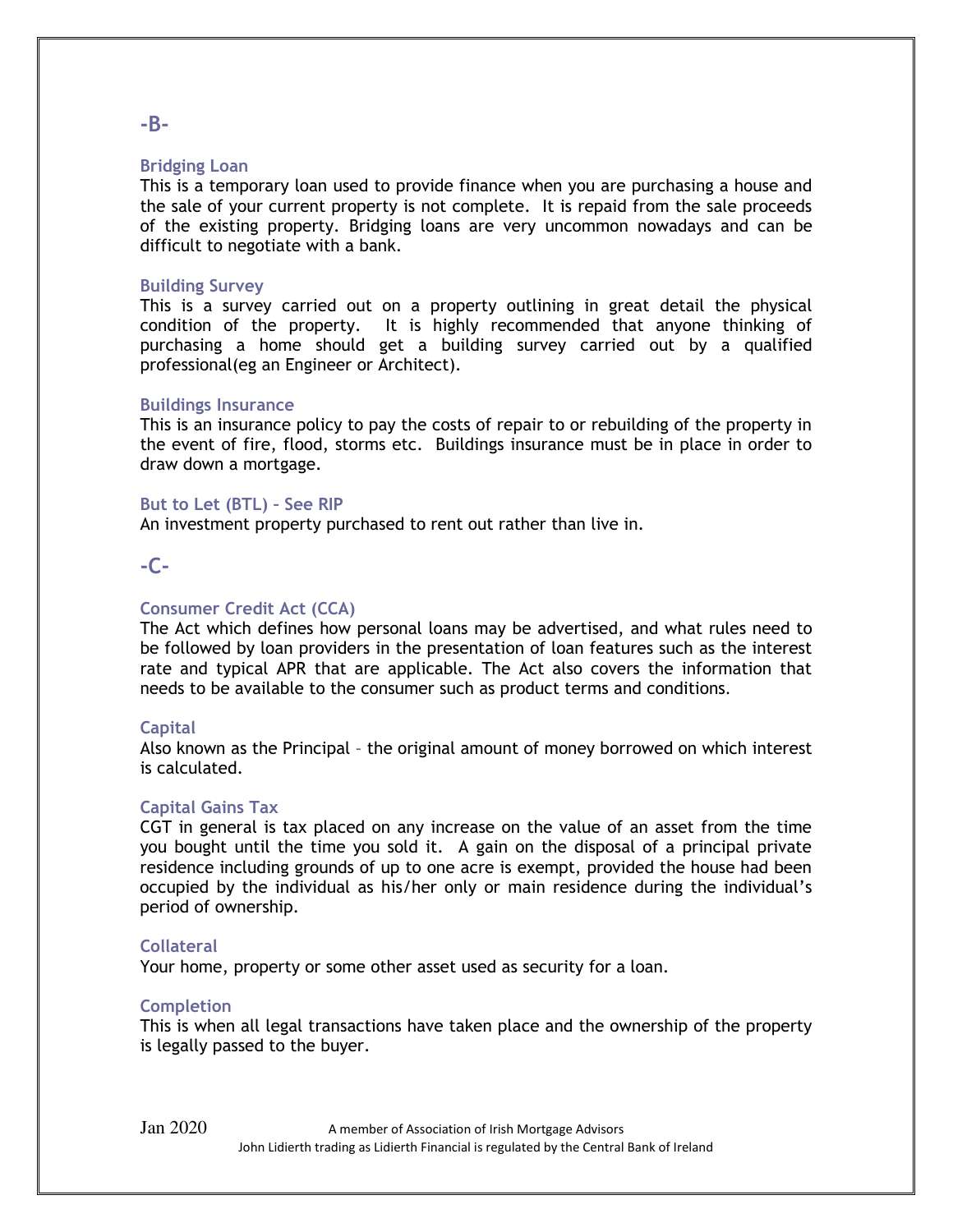#### **Contents Insurance**

Cover for the contents in a home, which can include cover against loss or damage of some personal possessions outside the home. Typically this would include furniture, curtains & carpets, all electrical appliances, personal possessions and clothing. Effectively everything in your home which is not part of the fixtures and fittings.

#### **Conveyancing**

The legal work involved in buying or selling a property.

#### **Cost per Thousand**

This is the cost of mortgage repayments for each thousand euro borrowed. It is generally expressed in monthly terms. It is calculated based on the bank's standard interest rate and the term of the mortgage.

#### **Credit Search**

A check the lender makes with a specialist company, such as the Irish Credit Bureau, to find out whether you have a record of not paying loans, credit card bills etc. Full details are available on their website: www.icb.ie

#### **-D-**

#### **Deeds of Title**

The legal document that evidence the owner's legal entitlement to the property.

#### **Deposit**

A sum of money (usually 10% of the property value) paid by the buyer on exchange of contracts.

#### **Debt Consolidation**

This is taking all of your existing loans, such as car loans and personal loans, and amalgamating them into one larger but easier to manage loan, repaid over the term of your choice and usually at a lower mortgage interest rate. This can result in lower monthly repayments BUT it may cost you more to repay than if you paid over a shorter oeriod.

#### **Default**

This is where the terms and conditions of the mortgage are broken. Usually it is failure to make repayments on the loan.

#### **Depreciation**

Any decrease in the value of the property.

#### **Disbursements**

Expenses paid by the solicitor on behalf of the purchaser i.e. administration, post, courier etc.

#### **Drawdown**

Following the exchange of contracts, the bank draws down the loan fund and sends them to the solicitor who receives them on your behalf in order to purchase the property.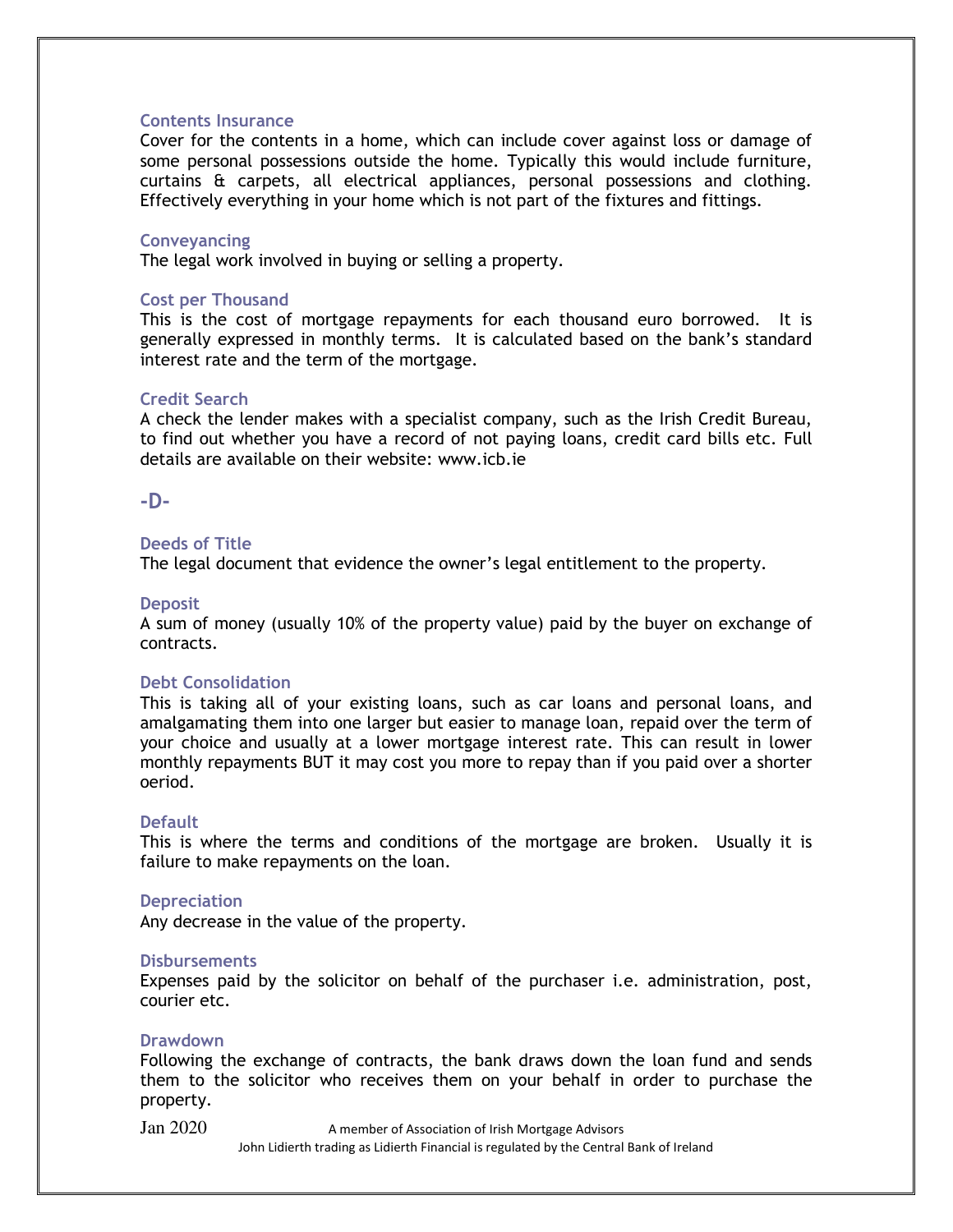# **Endowment Mortgage**

Repayments consist of a portion to cover the interest on the loan and also a portion that pays into an endowment policy with a Life Assurance company. The intention is that at the end of the term of the loan the proceeds of the life assurance policy will be sufficient to clear the principal amount borrowed with a possible tax-free surplus. These mortgages are very rare nowadays due mainly to poor previous returns from the endowment policy.

#### **Equity**

This is the difference between what the property is worth and the amount owed on the mortgage.

#### **Equity Release**

This is when you increase your mortgage amount to release positive equity.

# **-F-**

#### **First Time Buyer**

A person who has not previously bought or built a house anywhere in the world, including Ireland, and who is purchasing the property as their principal place of residence.

#### **Fixed Interest Rates**

This is an interest rate set for an agreed period e.g. 2 or 3 years. At the end of this period, the rate will automatically convert to the current variable rate or the customer has to the option to re-fix again for a further period at the rates then available.

#### **Folio**

This is a document describing; the property registered and refers to a plan on the Registry maps; the registered owners; any burdens (charges, right of way) which may affect the property.

#### **Freehold**

This is a form of legal ownership of a property. It is absolute outright ownership without payment of any rent and any limit of time.

# **-G-**

#### **Guarantor**

Someone who agrees to pay the borrower's debt if they should default on repayments.

#### **Gazumping**

The practice where a seller, having already accepted an offer from one buyer, accepts a higher bid from another buyer before the exchange of contracts.

 $Jan 2020$  A member of Association of Irish Mortgage Advisors John Lidierth trading as Lidierth Financial is regulated by the Central Bank of Ireland

# **-E-**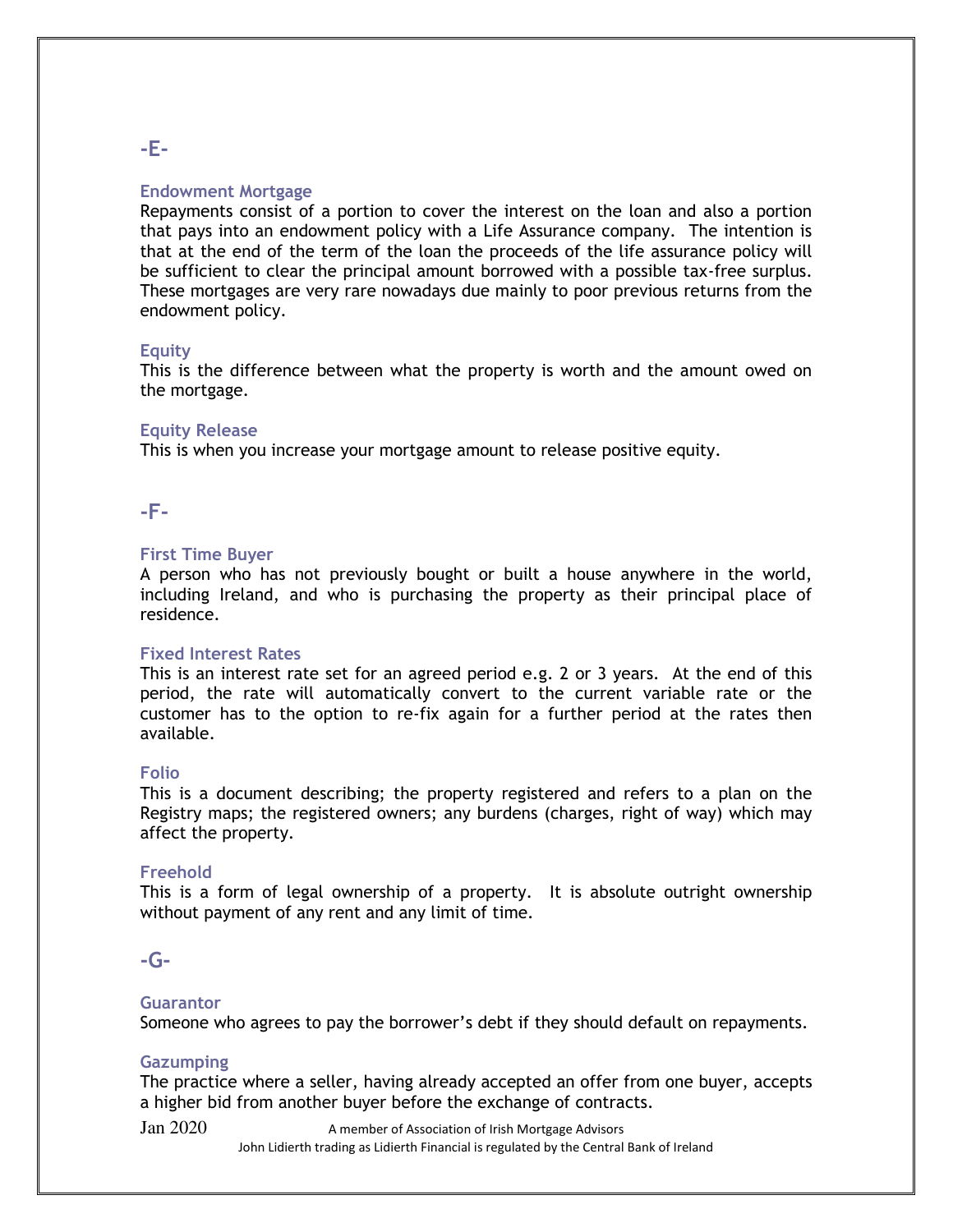**-H-**

#### **Home Bond**

A guarantee on new property which protects the purchaser against the builder going bankrupt, major building faults and usually gives protection for ten years.

# **-I-**

# **Interest Only Mortgage**

A type of mortgage whereby only interest is paid throughout the term of the loan (or part term if specified). The original amount of the loan (together with any accrued or unpaid interest) will have to be repaid on or before the end of the mortgage term.

### **Income Protection Policy**

A type of insurance policy which pays out if your income is reduced or stopped because of redundancy, sickness or accident.

### **Indemnity Bond (MIG)**

An insurance premium which may have to be paid if the amount being borrowed is over 75% of the value of the property. The indemnity bond is a once off payment and in recent years has been paid by the mortgage company. Not required anymore.

# **-L-**

# **Land Registry**

The Land Registry is the State institution responsible for maintaining and updating the register of all properties in Ireland with registered titles. A solicitor registers the buyer as the new owner of the property, which can cost between €100 and €850.

#### **Leasehold**

A leasehold title is a right of possession, but not ownership, of a property under the terms of a lease, for an agreed period of time, with the payment of rent.

#### **Letter of Offer**

When a mortgage application is approved the buyer will receive a formal loan offer that sets out the conditions of the loan. The solicitor will receive a copy of the Letter of Offer with a request to proceed to the legal formalities.

#### **Lien**

A legal claim against an asset which is used to secure a loan and which must be paid when the property is sold. This is generally cash deposits offered.

#### **Listed Building**

This is a building that has specific architectural or historic interest which in general has a lot stricter planning criteria for alterations than a non-listed building. Your local authority will have a list of all such buildings in your area.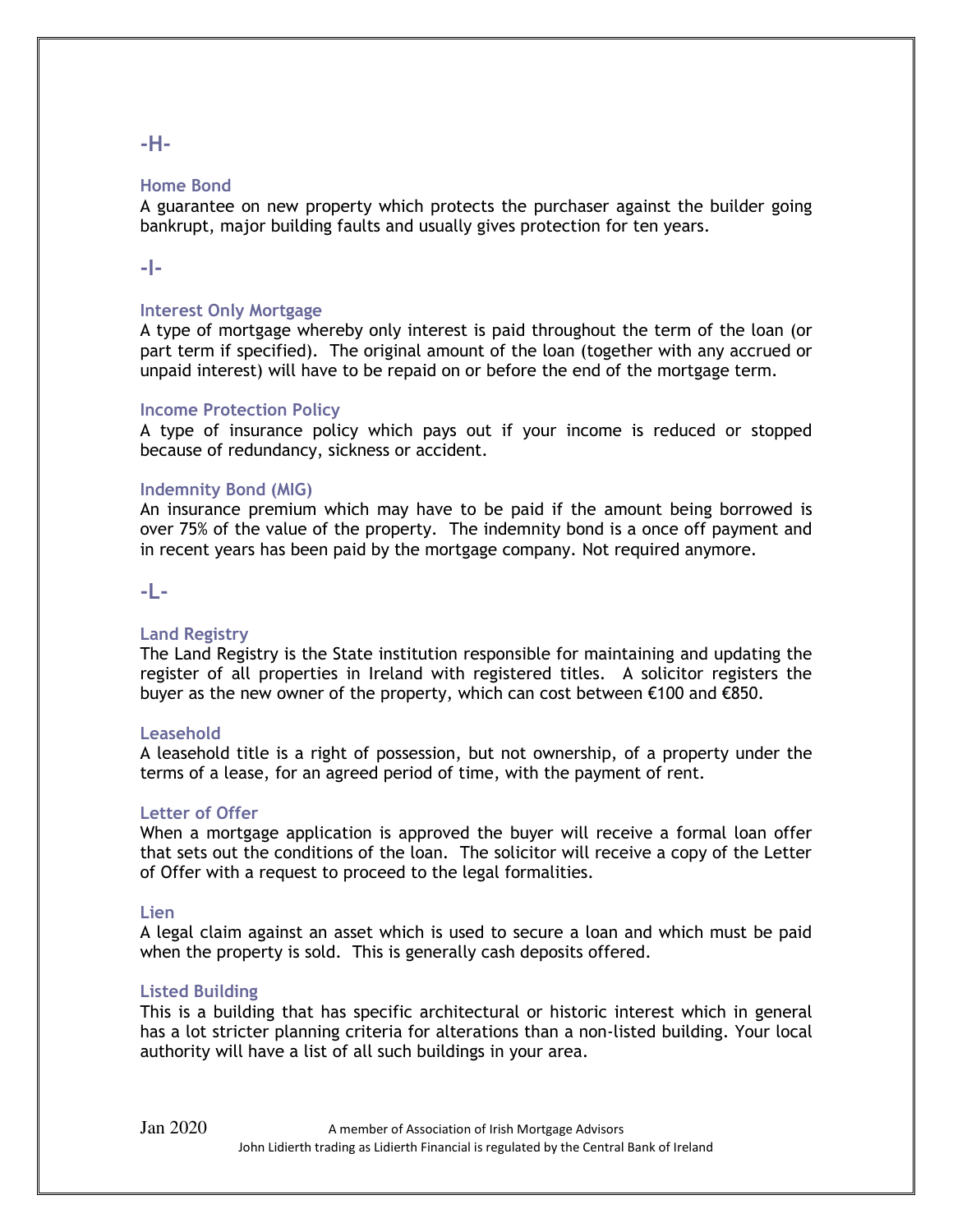# **Letter of Indemnity (LOI)**

In order to clear the funds for a mortgage your lending institution will require evidence that your home is insured, this is known as a letter of indemnity. This is easily arranged through your broker.

#### **Letter of Serviceability (LOS)**

Some institutions will lend funds to a self employed applicant on the basis of a letter of serviceability completed by their accountant. A letter of serviceability basically states that the borrower can afford to repay amount he wishes to borrow over the term requested

### **Loan to Value (LTV)**

This expresses the mortgage as a percentage of the value of the property.

**-M-**

**MIG –** See Indemnity Bond.

#### **Mortgage Protection**

This is an insurance policy that will cover the repayments on the loan in the event of death, an accident and could include serious illness. By law a mortgage protection insurance policy must be in place to draw down a mortgage.

### **Mortgage Interest Relief**

This is tax relief that you could previously claim on mortgage interest payments (also known as TRS – tax relief at source). This relief is no longer available since withdrawn by Revenue a number of years ago

#### **-N-**

# **Negative Equity**

When the value of the property has fallen below the outstanding mortgage debt.

# **-O-**

# **Owner-Occupier**

A term used to describe a person who owns and lives in their own property, which is their sole or main residence.

#### **Overpayment**

A mortgage repayment bigger than one needed to meet the loan's minimum requirements. This can help reduced the term of the mortgage. If you have chosen a Fixed Interest making an overpayment is not always possible during the fixed term. This varies between lenders and your broker will advise.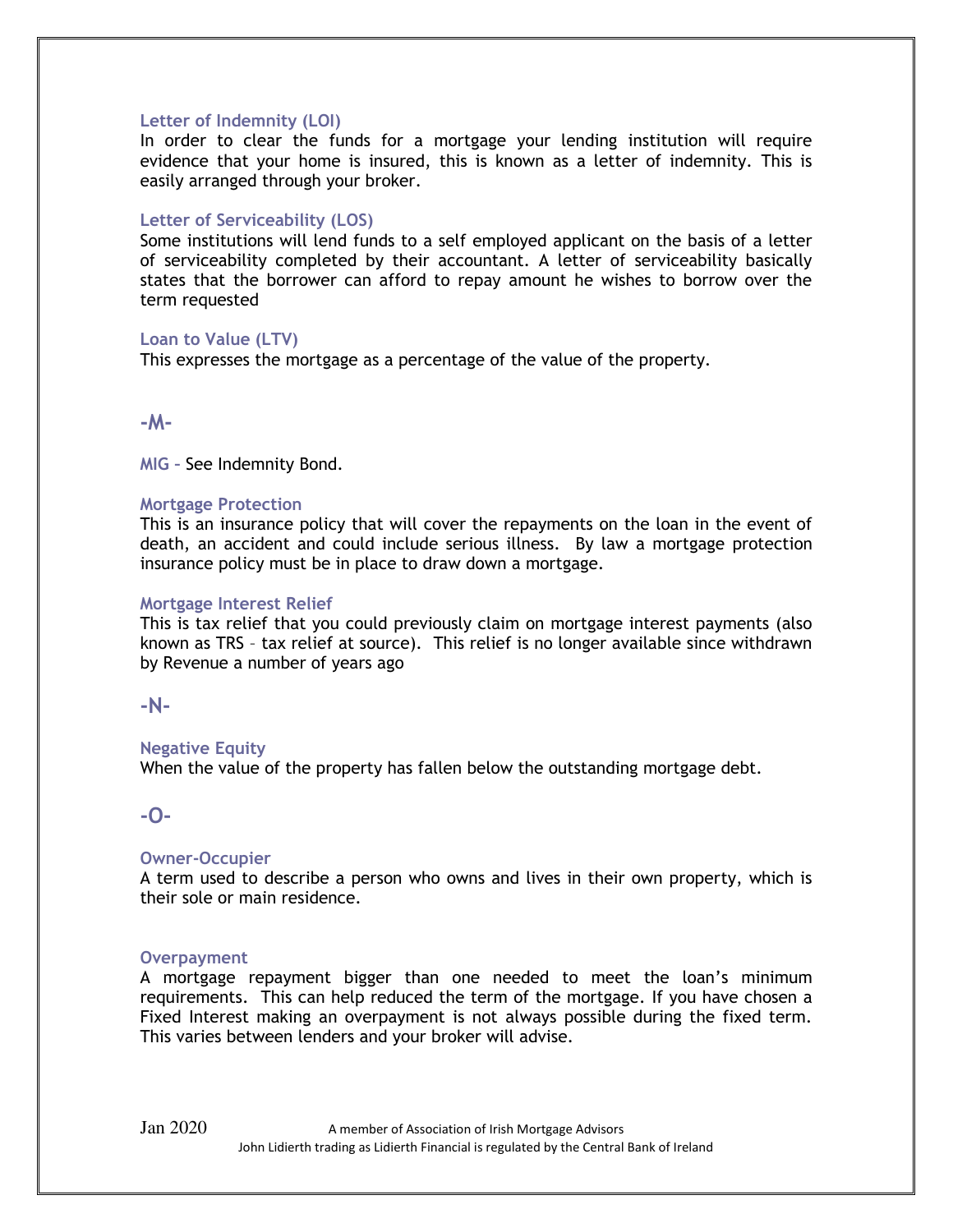# **-P-**

#### **Planning Permission**

To build a house in Ireland, planning permission from your local authority is a requirement before building commences.

#### **Principal Dwelling House (PDH) (or Principal Private Residence)**

Where the property being purchased is occupied by the borrower as their principal place of residence.

# **Private Treaty**

This is a method of selling a property or piece of land where offers are made directly to the seller or his estate agent.

# **-Q-**

### **Quotation**

An illustration provided by an insurance company to show the costs of insurance cover, before you buy it.

# **-R-**

#### **Redemption**

When the mortgage is paid off in full including interest to date and all charges.

# **Registry of Deeds**

This is the first statutory system of registering the ownership of land and other interests, such as mortgages and was founded under the Registry of Deeds Act, 1707.

#### **Re-mortgage**

This is the process of switching a mortgage from one lender to another, often for a more competitive rate. The new mortgage is used to pay the existing lender and at the same time new funds can be raised for other purposes.

#### **Rent-A-Room Scheme**

This scheme allows the owner rent a room and earn up to  $\epsilon$ 7,620 a year tax-free. This will not affect mortgage interest or stamp duty relief entitlements.

**Residential Investment Property (RIP)** – see Buy to Let

#### **Retention**

A condition of a mortgage where the lender holds back a portion of the loan, pending work to be carried out by the borrower. The specific details will be outlined in your loan offer.

#### **Rider**

An amendment to an insurance policy that modifies that policy by expanding or restricting its benefits or excluding certain conditions from coverage.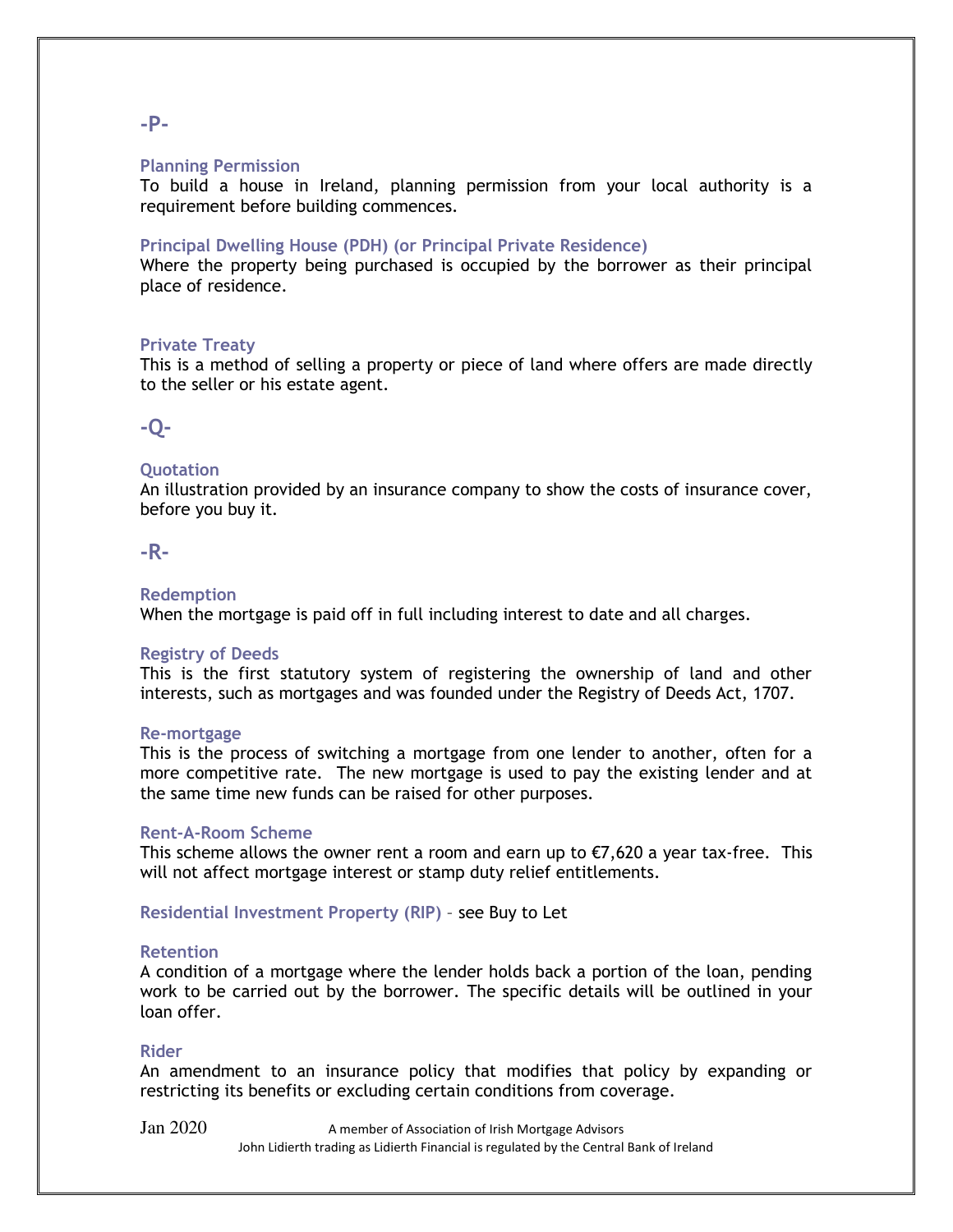# **-S-**

### **Searches**

A solicitor carries out searches on the property to establish if the seller has a legal right to sell the property and to determine whether there is anything that might affect the title of the property.

### **Security**

Where the property is pledged to secure the mortgage.

### **Stamp Duty**

This is a government duty, which is charged on a purchase deed and assessed on the market purchase prices of a property. There are tiered rates of duty depending on the size and price of the property.

### **Structural Survey**

This is a survey, carried out by a qualified surveyor, to confirm the structural soundness of a property.

### **Split Rate**

This is where you can set a portion of the mortgage at a fixed rate and the balance at a variable rate.

### **-T-**

**Tax Relief At Source (TSR)** – see Mortgage Interest Relief.

#### **Title Deeds**

The chain of legal documents showing who owns a property. They also contain other information such as planning permissions affecting the property and certificates confirming that all taxes payable on the property e.g. inheritance tax, have been paid in full.

#### **Title Insurance**

Title Insurance is an alternative to the traditional solicitor's investigation of title. It is an insurance policy that protects the bank's interest against any defects in the title of the property. It is mainly used when 'Switching' your mortgage. With title insurance in place, the mortgage switching process can be carried out a lot faster.

#### **Tracker Rate**

This is a variable interest rate that tracks the European Base Rate with a margin that is fixed for the full term of the loan. These rates are no longer available.

# **-U-**

# **Underwriting**

The process of analysing a mortgage application to determine the amount of risk involved. It includes a review of the potential borrower's credit history and a judgement of the property value.